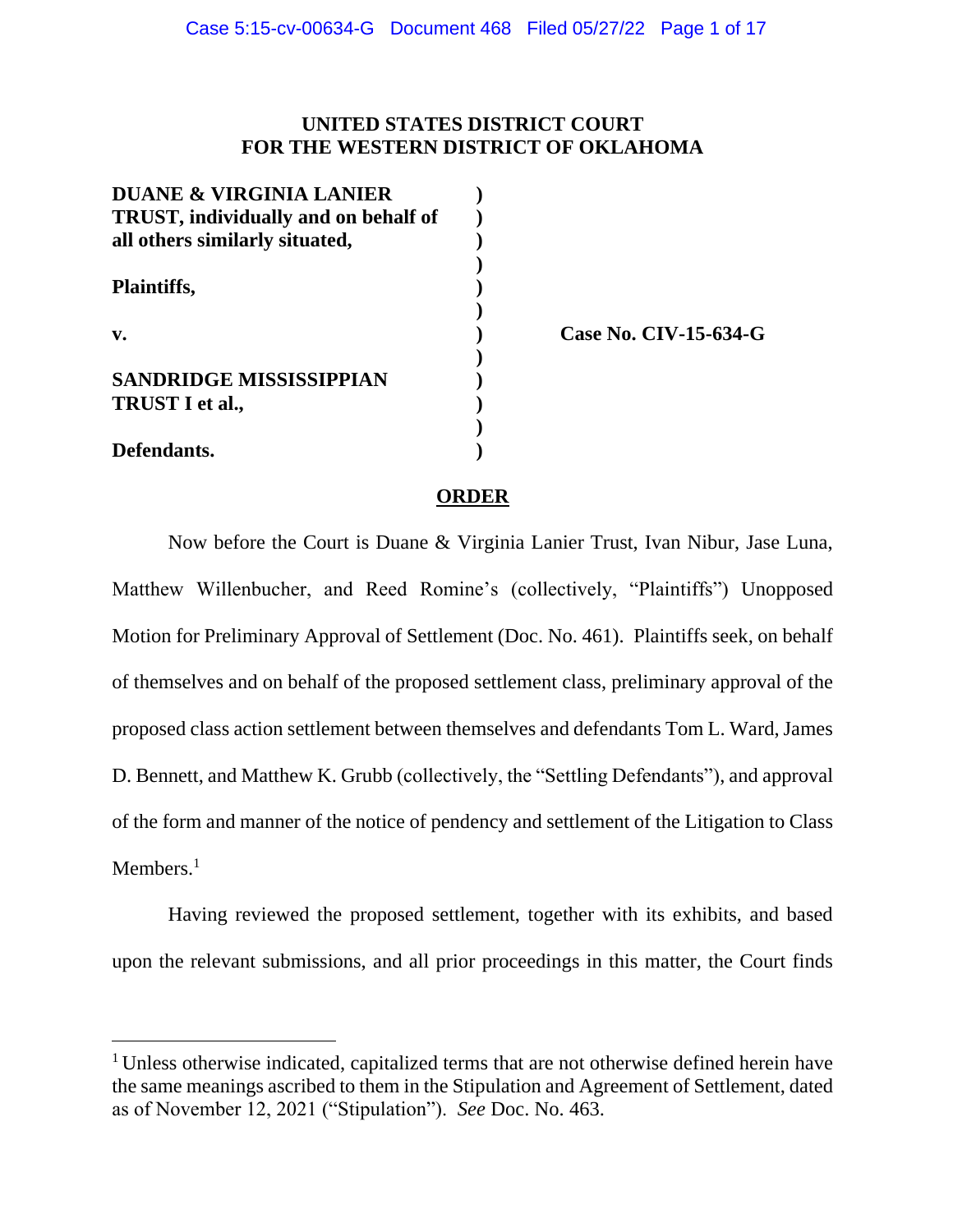## Case 5:15-cv-00634-G Document 468 Filed 05/27/22 Page 2 of 17

that that the proposed settlement satisfies the criteria for preliminary approval, finds that that the proposed settlement class is likely to be certified for settlement purposes, and approves the proposed notice plan. Accordingly, for good cause shown, the Court GRANTS the Motion (Doc. No. 461).

The Court therefore ORDERS as follows:

1. The Court has reviewed the Stipulation and hereby preliminarily approves the Settlement set forth therein as fair, reasonable, and adequate, subject to further consideration at the Settlement Hearing described below.

2. Pursuant to Rule 23(a) and (b)(3) of the Federal Rules of Civil Procedure, and for the purposes of the Settlement only, the Action is hereby preliminarily certified as a class action on behalf of all persons who purchased or otherwise acquired common units of SandRidge Mississippian Trust I ("Trust I"), between April 5, 2011 and November 8, 2012, inclusive, and who were damaged thereby, or common units of SandRidge Mississippian Trust II ("Trust II") between April 17, 2012 and November 8, 2012, inclusive, and who were damaged thereby. Excluded from the Settlement Class are (i) Defendants; (ii) the officers and directors of SandRidge at all relevant times; (iii) the trustee of Trust I and Trust II; (iv) members of the immediate family of Defendants; (v) any person, firm, trust, corporation, officer, director or other individual or entity in which any Defendant has a controlling interest, or which is related to or affiliated with any of the Defendants; (vi) Defendants' liability insurance carriers and any affiliates or subsidiaries thereof; and (vii) the legal representatives, agents, affiliates, heirs, successors-in-interest or assigns of any such excluded party. Also excluded from the Settlement Class are those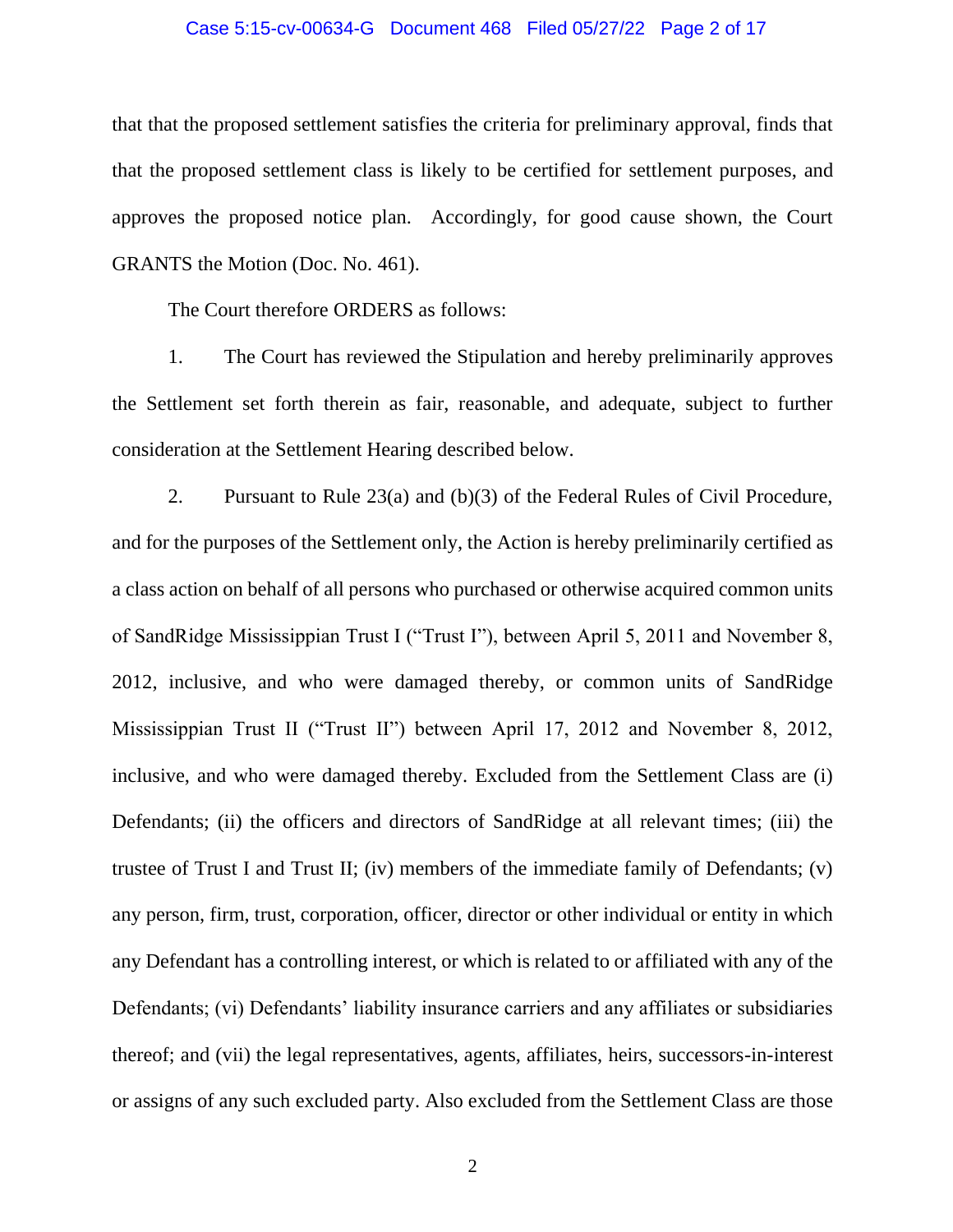#### Case 5:15-cv-00634-G Document 468 Filed 05/27/22 Page 3 of 17

Persons who timely and validly request exclusion from the Settlement Class pursuant to the requirements set forth in the Notice to be sent to Settlement Class Members pursuant to this Preliminary Approval Order.

3. The Court finds, preliminarily and for purposes of the Settlement only, that the prerequisites for a class action under Rules 23(a) and (b)(3) of the Federal Rules of Civil Procedure have been satisfied in that: (a) the number of Settlement Class Members is so numerous that joinder of all members of the Settlement Class is impracticable; (b) there are questions of law and fact common to the Settlement Class; (c) the claims of Plaintiffs are typical of the claims of the Settlement Class they seek to represent; (d) Plaintiffs and their counsel have fairly and adequately represented the interests of the Settlement Class; (e) questions of law and fact common to the Settlement Class predominate over any questions affecting only individual members of the Settlement Class; and (f) a class action is superior to other available methods for the fair and efficient settlement of the Action.

4. Pursuant to Rule 23 of the Federal Rules of Civil Procedure, preliminarily and for the purposes of the Settlement only, Plaintiffs are certified as the class representatives on behalf of the Settlement Class ("Class Representatives"), and The Rosen Law Firm P.A., previously appointed by the Court as Plaintiffs' Counsel, is hereby appointed as Class Counsel for the Settlement Class ("Class Counsel").

5. Pursuant to Rule 23(e)(1)(B) of the Federal Rules of Civil Procedure, the Court finds that it will likely be able to (i) approve the Settlement under Rule  $23(e)(2)$  as fair, reasonable and adequate, and (ii) certify the Settlement Class for purposes of the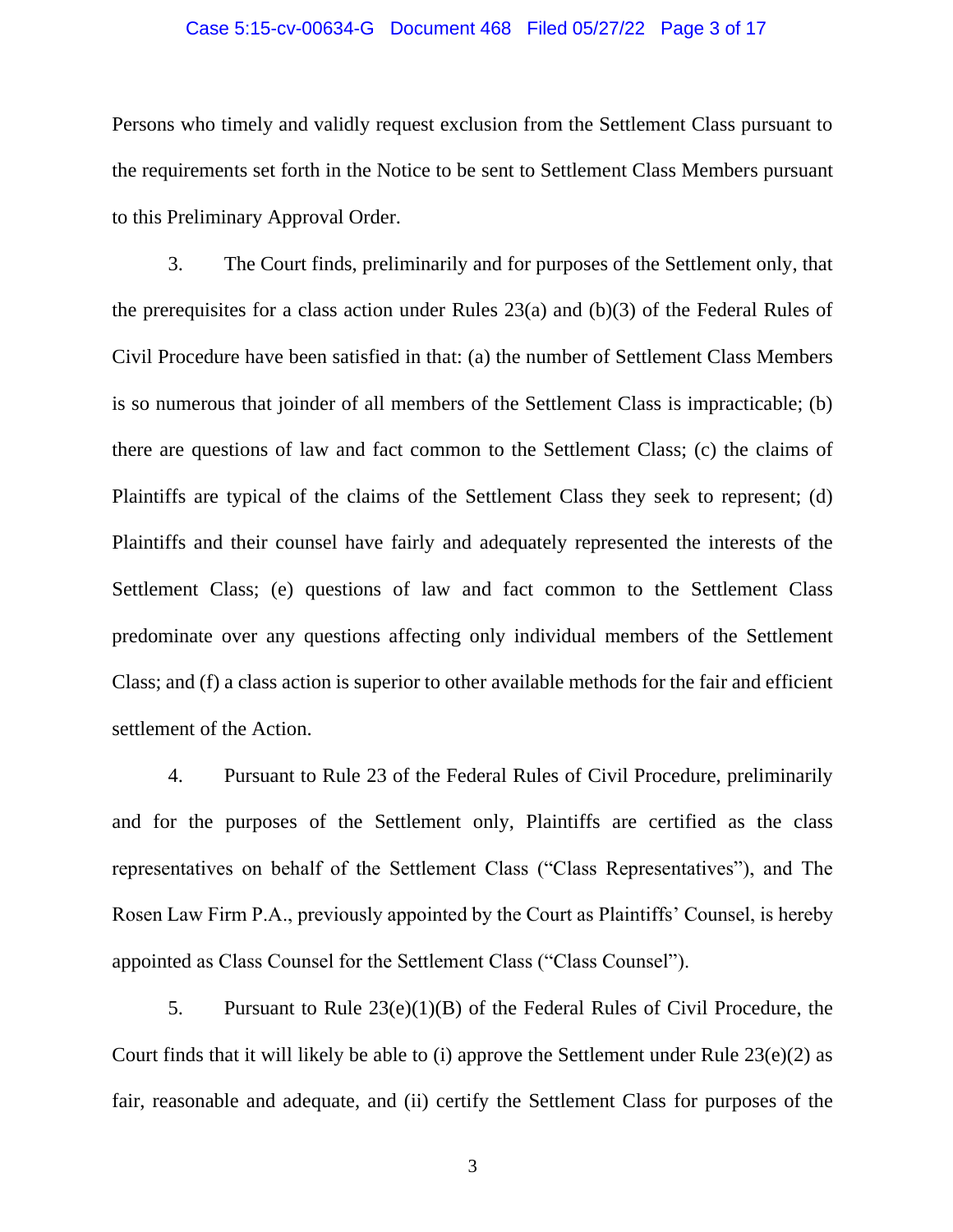### Case 5:15-cv-00634-G Document 468 Filed 05/27/22 Page 4 of 17

Settlement only, and thus is justified in directing notice of the Settlement to Settlement Class Members who would be bound thereby, and scheduling a Settlement Hearing.

6. The Court hereby preliminarily approves the Settlement, subject to further consideration at a hearing ("Settlement Hearing") pursuant to Federal Rule of Civil Procedure 23(e), which is hereby scheduled to be held before the Court on **October 6, 2022 at 2:00 p.m.** for the following purposes:

(a) to determine finally whether the applicable prerequisites for class action treatment under Federal Rules of Civil Procedure 23(a) and (b) are satisfied;

(b) to determine finally whether the Settlement is fair, reasonable, and adequate, and should be approved by the Court;

(c) to determine finally whether the Judgment as provided under the Settlement Stipulation should be entered, and to determine whether the release by the Settling Parties of the Released Claims against the Released Persons, as set forth in the Settlement Stipulation, should be ordered, along with a permanent injunction barring efforts to prosecute or attempt to prosecute any Released Claims extinguished by the release against any of the Released Persons, as also set forth in the Settlement Stipulation;

(d) to determine finally whether the proposed Plan of Allocation for the distribution of the Net Settlement Fund is fair and reasonable and should be approved by the Court;

(e) to consider the application of Class Counsel for an award of attorneys' fees with interest and expenses and an award to the Class Representatives;

(f) to consider Settlement Class Members' objections to the Settlement, if any,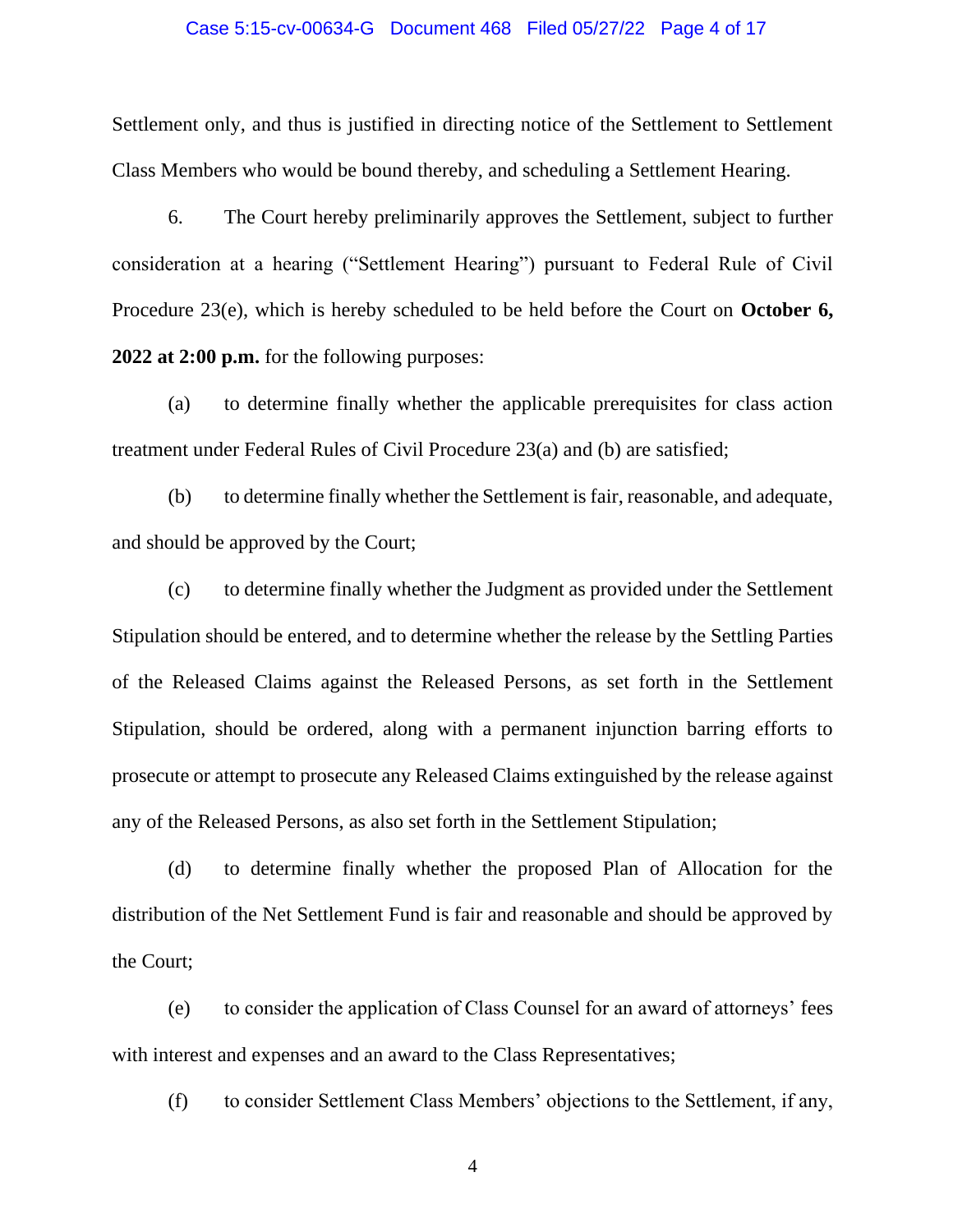#### Case 5:15-cv-00634-G Document 468 Filed 05/27/22 Page 5 of 17

whether submitted previously in writing or presented orally at the Settlement Hearing by Settlement Class Members (or by counsel on their behalf) provided that they gave proper notice that they intend to appear at the Settlement Hearing; and

(g) to rule upon such other matters as the Court may deem appropriate.

7. The Court approves the form, substance and requirements of (a) the Notice, (b) the Summary Notice, and (c) the Proof of Claim and Release Form, all of which are exhibits to the Settlement Stipulation.

8. Class Counsel have the authority to enter into the Settlement on behalf of the Settlement Class and have the authority to act on behalf of the Settlement Class with respect to all acts or consents required by or that may be given pursuant to the Settlement Stipulation or such other acts that are reasonably necessary to consummate the Settlement.

9. For settlement purposes only, Strategic Claims Services is appointed and approved as the Claims Administrator to supervise and administer the notice procedure as well as the processing of claims.

10. Class Counsel, through the Claims Administrator, shall cause the Notice and the Proof of Claim and Release Form, substantially in the forms annexed to the Settlement Stipulation, to be mailed, by first class mail, postage prepaid, within 14 calendar days of the entry of this Order, to all Settlement Class Members who can be identified with reasonable effort by Class Counsel, through the Claims Administrator.

11. The Escrow Agent may, at any time after entry of this Order and without further approval from Defendants or the Court, disburse at the direction of Class Counsel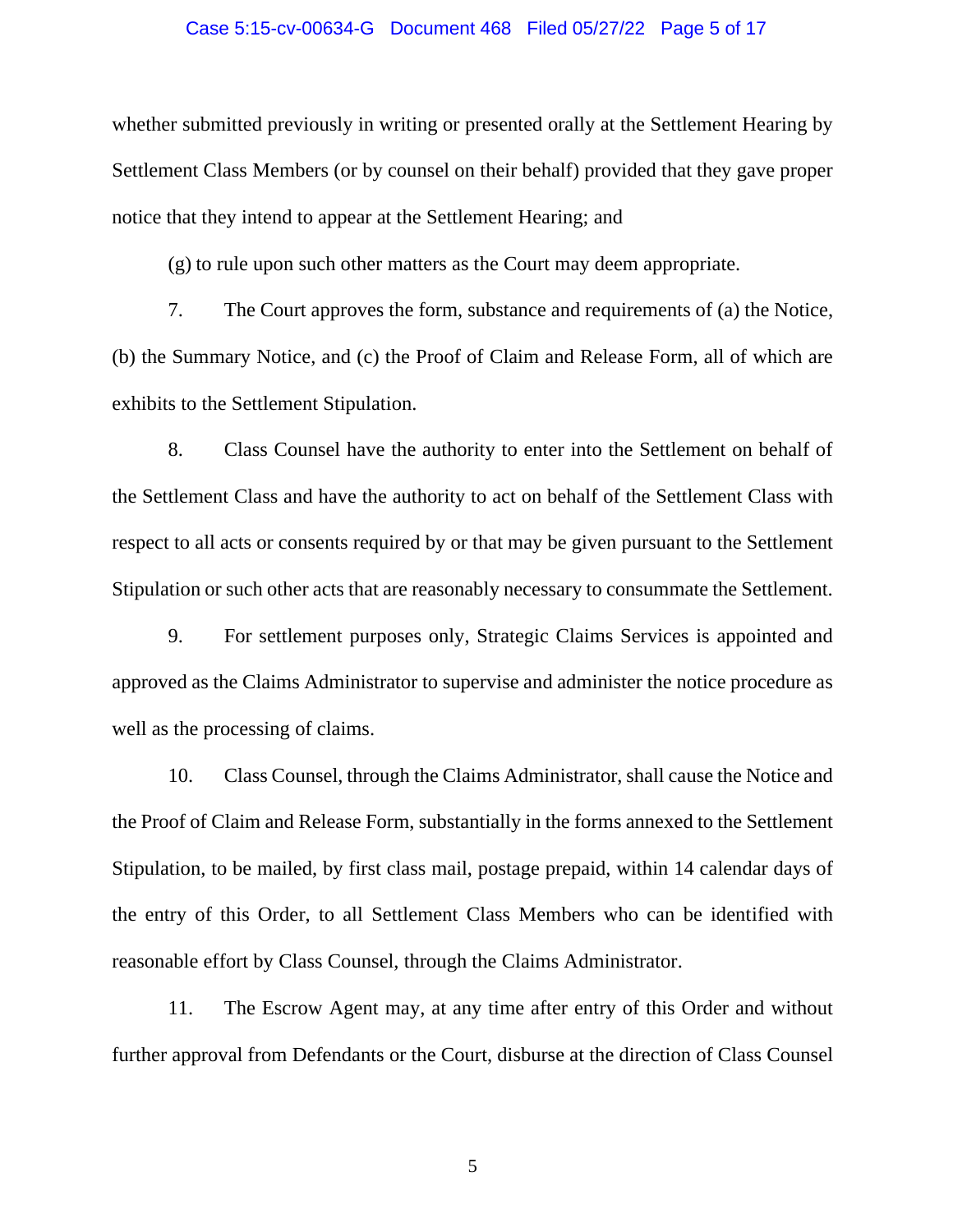#### Case 5:15-cv-00634-G Document 468 Filed 05/27/22 Page 6 of 17

all reasonable and necessary administration costs incurred in identifying Settlement Class Members and notifying them of the Settlement as well as in administering the Settlement.

12. Class Counsel, through the Claims Administrator, shall make all reasonable efforts to give notice to nominees or custodians who held units of Trust I and/or Trust II during the Settlement Class Period as record owners but not as beneficial owners. Such nominees or custodians shall, within 7 calendar days of receipt of the Notice and Proof of Claim and Release Form, either: (i) request additional copies of the Notice and Proof of Claim and Release Form sufficient to send the Notice and Proof of Claim and Release Form to all beneficial owners for whom they are nominee or custodian, and within 7 calendar days after receipt thereof send copies to such beneficial owners; (ii) request a link to the location of the electronic Notice and Proof of Claim and Release Form, and within 7 calendar days after receipt thereof, email the link to the electronic Notice and Proof of Claim and Release Form to all beneficial owners for whom they are nominee or custodian, and for whom they have valid email addresses; or (iii) provide the Claims Administrator with lists of the names, last known addresses and email addresses (to the extent known) of such beneficial owners, in which event the Claims Administrator shall promptly deliver the Notice and Proof of Claim and Release Form to such beneficial owners. Nominees or custodians who elect to send the Notice and Proof of Claim and Release Form to their beneficial owners shall send a written certification to the Claims Administrator confirming that the mailing or emailing has been made as directed. Additional copies of the Notice and Proof of Claim and Release Form shall be made available to any nominee or custodian requesting same for the purpose of distribution to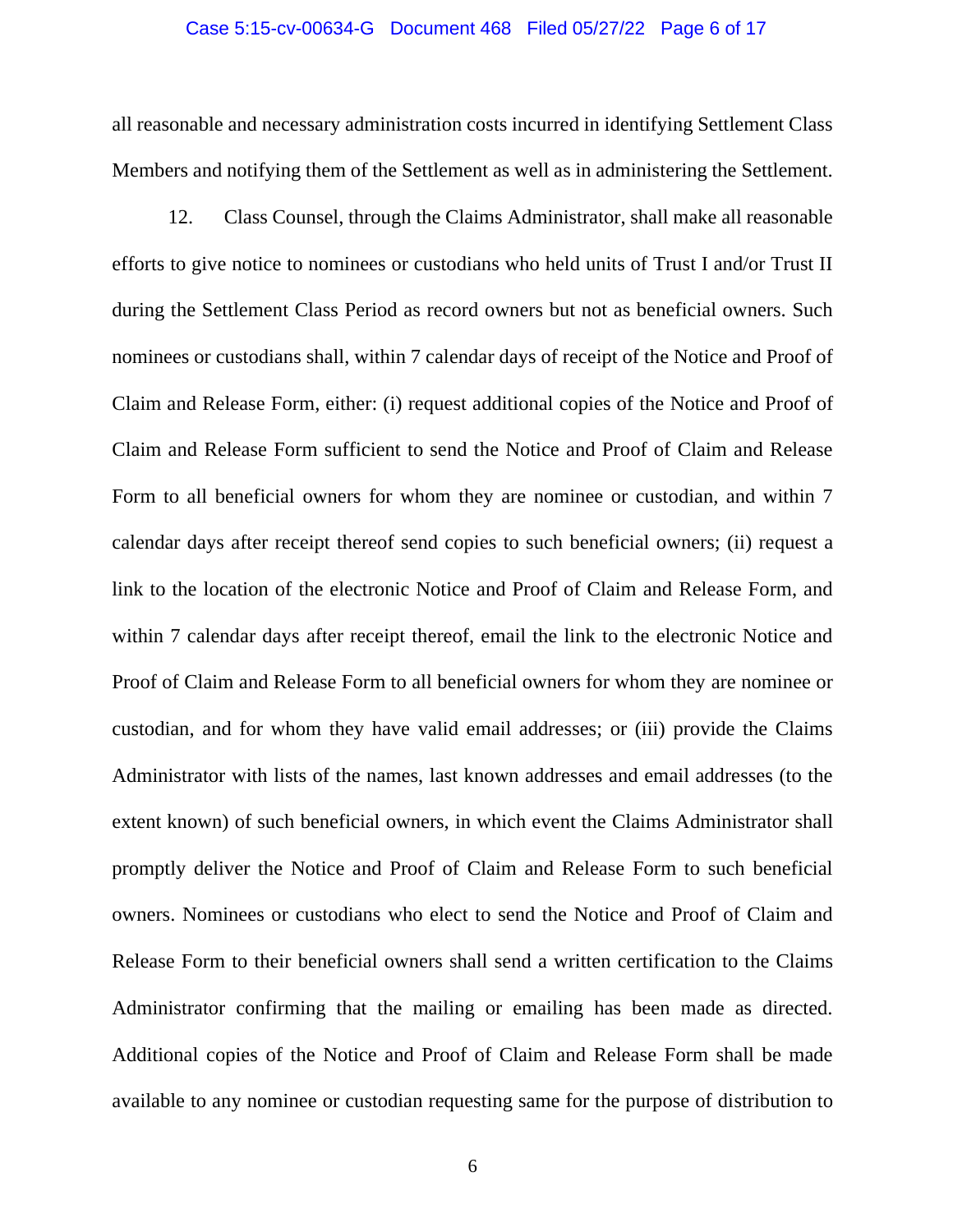#### Case 5:15-cv-00634-G Document 468 Filed 05/27/22 Page 7 of 17

beneficial owners. The Claims Administrator shall, if requested, reimburse nominees or custodians out of the Settlement Fund solely for their reasonable out-of-pocket expenses, up to a maximum of \$0.10 per Notice and Proof of Claim and Release Form plus postage for the current pre-sort rate used by the Claims Administrator, per Notice and Proof of Claim and Release Form actually mailed; \$0.05 per link to the location of the Notice and Proof of Claim and Release form emailed to the beneficial owners; or \$0.05 per name, mailing address, and email address (to the extent available) provided to the Claims Administrator; and subject to further order of this Court with respect to any dispute concerning such reimbursement.

13. Class Counsel shall, no later than 105 calendar days after the entry of this Order, serve upon counsel for Settling Defendants and file with the Court proof of the mailing of the Notice and Proof of Claim and Release Form as required by this Order.

14. Class Counsel, through the Claims Administrator, shall cause the Settlement Stipulation and its exhibits, this Order, and a copy of the Notice to be posted on the Claims Administrator's website within 14 calendar days after entry of this Order.

15. Class Counsel, through the Claims Administrator, shall cause the Summary Notice to be published electronically once on GlobeNewswire and in print once in the Investors' Business Daily within 14 calendar days after the entry of this Order. Class Counsel shall, no later than 105 calendar days after the entry of this Order, serve upon counsel for Defendants and file with the Court proof of publication of the Summary Notice.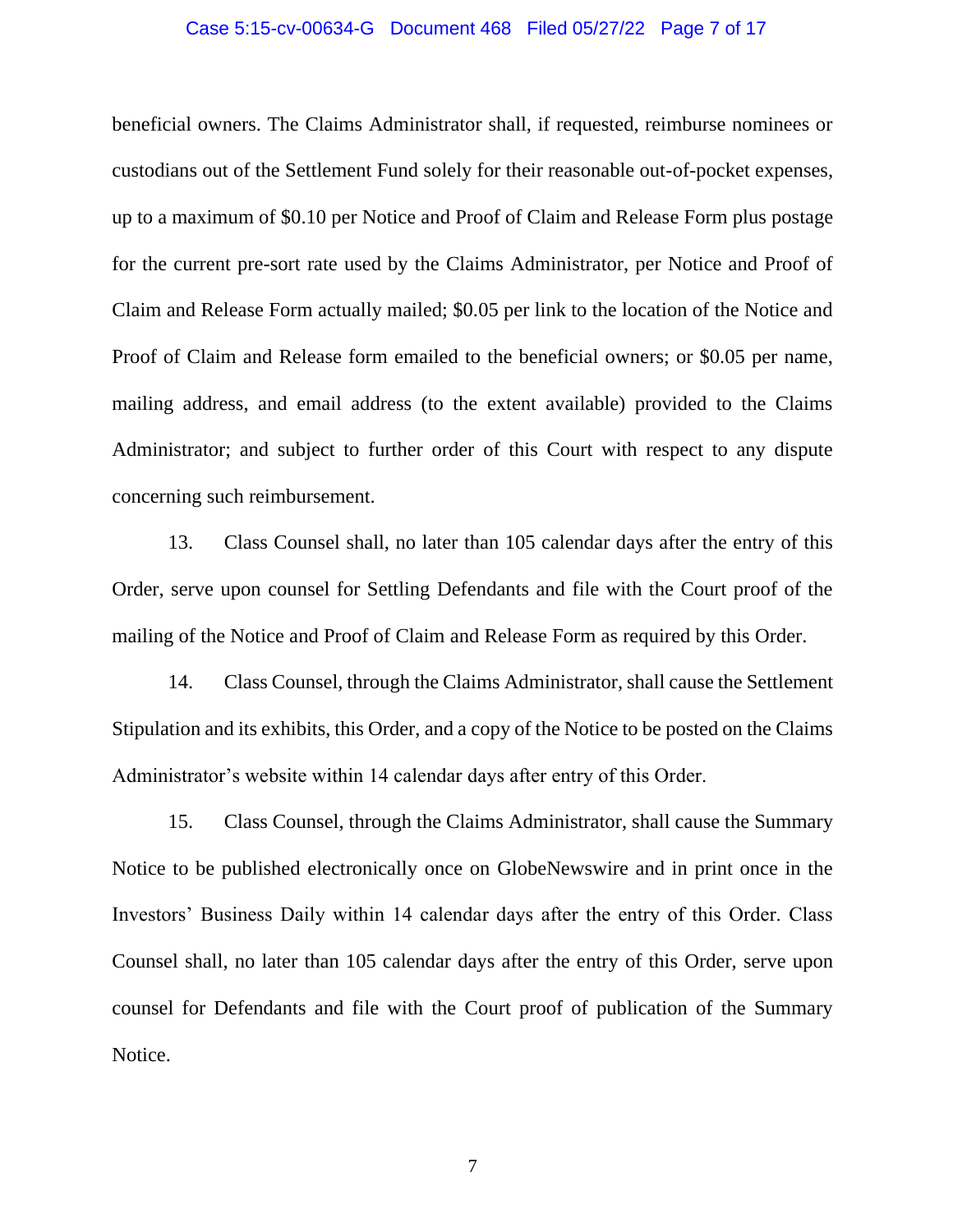#### Case 5:15-cv-00634-G Document 468 Filed 05/27/22 Page 8 of 17

16. The forms and methods set forth herein of notifying the Settlement Class Members of the Settlement and its terms and conditions meet the requirements of due process, Rule 23 of the Federal Rules of Civil Procedure, and Section 21D(a)(7) of the Exchange Act, 15 U.S.C. 78u-4(a)(7), as amended by the Private Securities Litigation Reform Act of 1995; constitute the best notice practicable under the circumstances; and constitute due and sufficient notice to all Persons and entities entitled thereto. No Settlement Class Member will be relieved from the terms and conditions of the Settlement, including the releases provided for therein, based upon the contention or proof that such Settlement Class Member failed to receive actual or adequate notice.

17. In order to be entitled to participate in recovery from the Net Settlement Fund after the Effective Date, each Settlement Class Member shall take the following action and be subject to the following conditions:

(a) The Settlement Class Member must complete, execute, and submit a Proof of Claim electronically on the website set up by the Claims Administrator no later than 11:59 PM 84 calendar days after the entry of this Order. The Settlement Class Member may instead elect to manually mail a completed and executed Proof of Claim and Release to the Claims Administrator, at the Post Office Box indicated in the Notice, postmarked no later than August 19, 2022. Such deadline may be further extended by Order of the Court. Each Proof of Claim and Release Form shall be deemed to have been submitted when legibly postmarked (if properly addressed and mailed by first class mail) provided such Proof of Claim and Release Form is actually received before the filing of a motion for an Order of the Court approving distribution of the Net Settlement Fund. Any Proof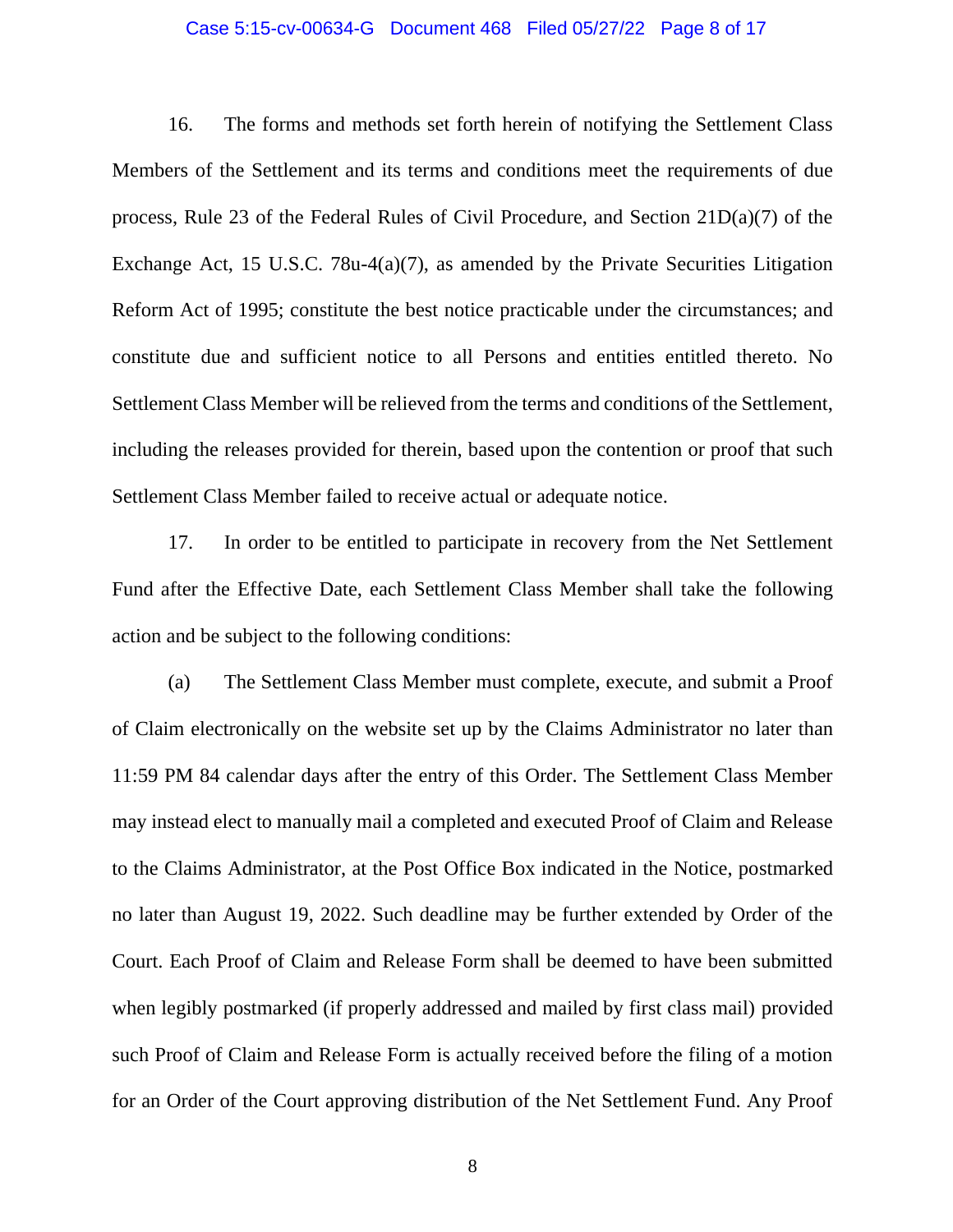#### Case 5:15-cv-00634-G Document 468 Filed 05/27/22 Page 9 of 17

of Claim and Release Form submitted in any other manner shall be deemed to have been submitted when it was actually received by the Claims Administrator at the address designated in the Notice.

(b) The Proof of Claim and Release Form submitted by each Settlement Class Member must satisfy the following conditions: (i) it must be properly completed, signed and submitted in a timely manner in accordance with the provisions of the preceding subparagraph; (ii) it must be accompanied by adequate supporting documentation for the transactions reported therein, in the form of broker confirmation slips, broker account statements, an authorized statement from the broker containing the transactional information found in a broker confirmation slip, or such other documentation as is deemed adequate by the Claims Administrator or Class Counsel; (iii) if the person executing the Proof of Claim and Release Form is acting in a representative capacity, a certification of his current authority to act on behalf of the Settlement Class Member must be provided with the Proof of Claim and Release Form; and (iv) the Proof of Claim and Release Form must be complete and contain no material deletions or modifications of any of the printed matter contained therein and must be signed under penalty of perjury.

(c) Once the Claims Administrator has considered a timely submitted Proof of Claim and Release Form, it shall determine whether such claim is valid, deficient or rejected. For each claim determined to be either deficient or rejected, the Claims Administrator shall send a deficiency letter or rejection letter as appropriate, describing the basis on which the claim was so determined. Persons who timely submit a Proof of Claim and Release Form that is deficient or otherwise rejected shall be afforded a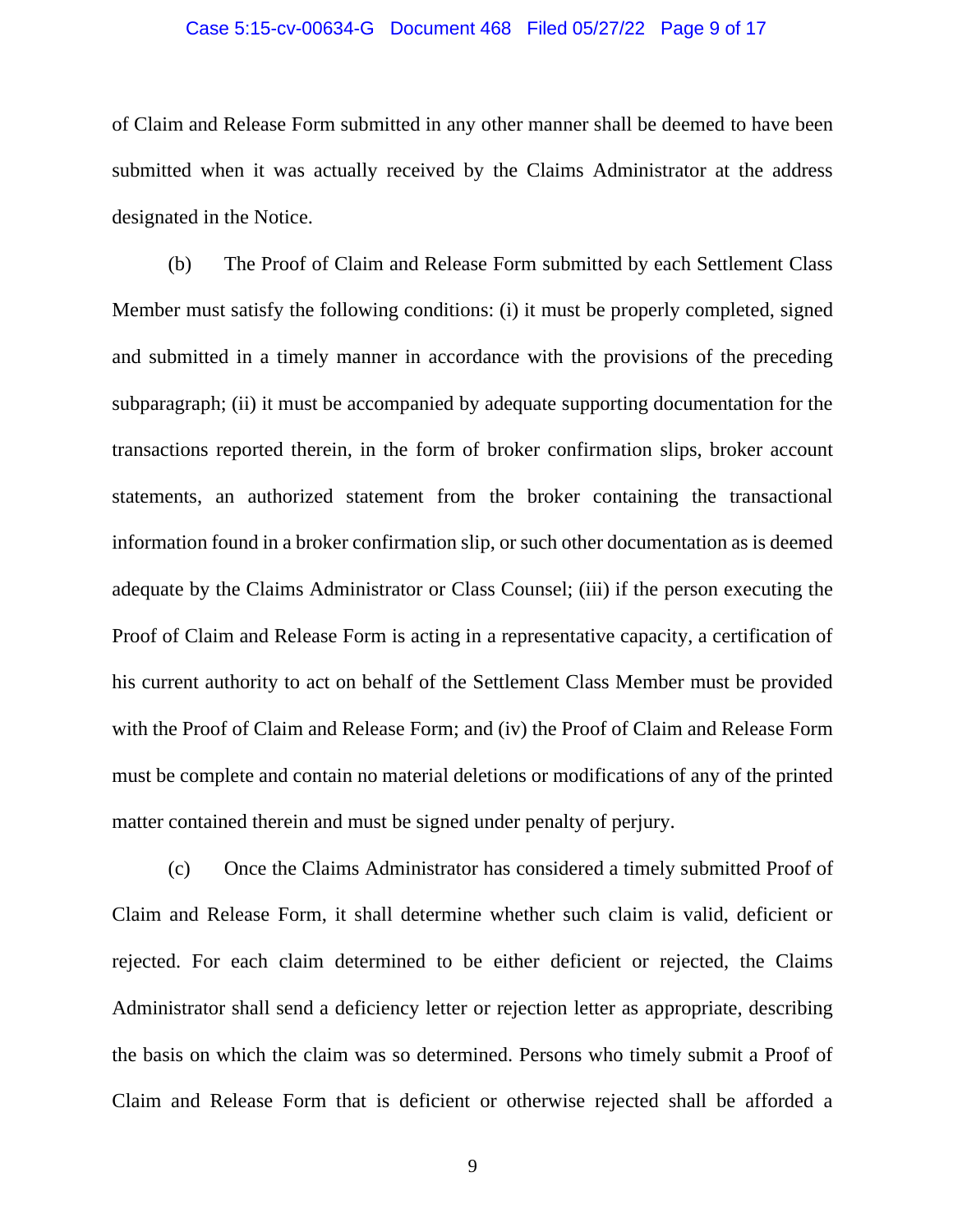#### Case 5:15-cv-00634-G Document 468 Filed 05/27/22 Page 10 of 17

reasonable time (at least 10 calendar days) to cure such deficiency if it shall appear that such deficiency may be cured. If any Claimant whose claim has been rejected in whole or in part wishes to contest such rejection, the Claimant must, 10 calendar days after the date of mailing of the notice, serve upon the Claims Administrator a notice and statement of reasons indicating the Claimant's ground for contesting the rejection along with any supporting documentation, and requesting a review thereof by the Court. If an issue concerning a claim cannot be otherwise resolved, Class Counsel shall thereafter present the request for review to the Court.

(d) As part of the Proof of Claim and Release Form, each Settlement Class Member shall submit to the jurisdiction of the Court with respect to the claim submitted, and shall, upon the Effective Date, release all claims as provided in the Settlement Stipulation, including Unknown Claims (as defined in the Settlement Stipulation). No discovery shall be allowed on the merits of the Action or the Settlement in connection with processing of the Proof of Claim and Release Forms, nor shall any discovery from or of Settling Defendants be allowed on any topic.

18. All Settlement Class Members who do not submit valid and timely Proof of Claim and Release Forms will be forever barred from receiving any payments from the Net Settlement Fund, but will in all other respects be subject to and bound by the provisions of the Settlement Stipulation and the Judgment, if entered.

19. Settlement Class Members shall be bound by all determinations and judgments in this Action whether favorable or unfavorable, unless such Persons request exclusion from the Settlement Class in a timely and proper manner, as hereinafter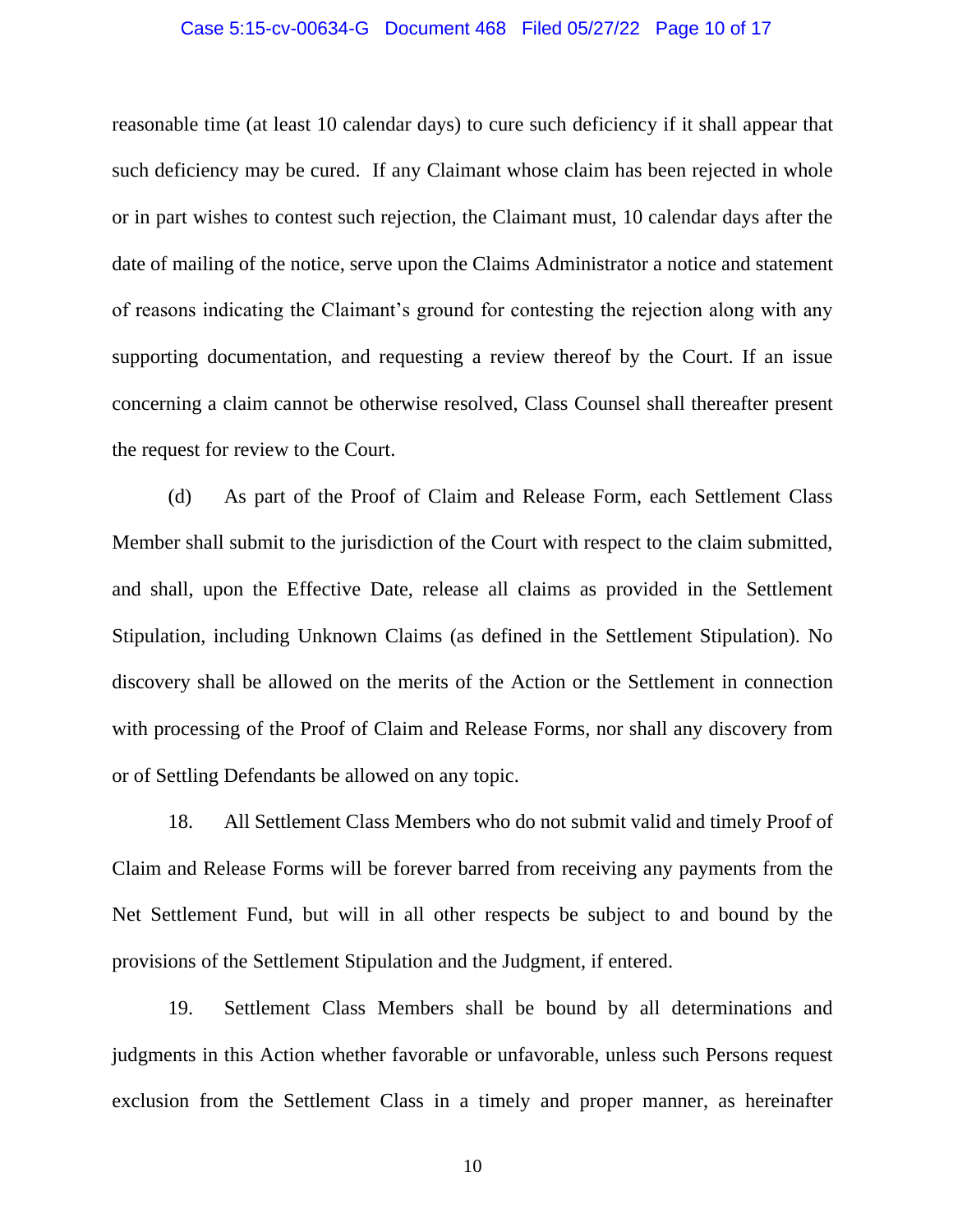#### Case 5:15-cv-00634-G Document 468 Filed 05/27/22 Page 11 of 17

provided. A Settlement Class Member wishing to make such request for exclusion shall mail it, in written form, by first class mail, postage prepaid, or otherwise deliver it, so that it is received no later than September 2, 2022 (the "Exclusion Deadline"), to the addresses listed in the Notice. In order to be valid, such request for exclusion (A) must clearly indicate the name and address and phone number and e-mail contact information (if any) of the Person seeking exclusion, and state that the sender specifically "requests to be excluded from the Settlement Class in Duane & Virginia Lanier Trust, et al. v. SandRidge Mississippian Trust I, et al., Case No. 15-CV-00634-G (W.D. Okla.)", or a substantially similar statement, and (B) state the date, number of shares and dollar amount of each Trust I and/or Trust II common unit purchase or acquisition during the Settlement Class Period, and any sale transactions as well as the number of shares of (i) Trust I common units held by the Person as of April 5, 2011 through November 8, 2012, and (ii) of Trust II common units held by the Person as of April 17, 2012 through November 8, 2012. To be valid, such request for exclusion must be submitted with documentary proof: (i) of each purchase or acquisition and, if applicable, sale transaction of Trust I and/or Trust II common units during the Settlement Class Period; and (ii) demonstrating the Person's status as a beneficial owner of the Trust I and/or Trust II common units. Any such request for exclusion must be signed and submitted by the beneficial owner under penalty of perjury. The request for exclusion shall not be effective unless it provides the required information, is legible, and is made within the time stated above, or the exclusion is otherwise accepted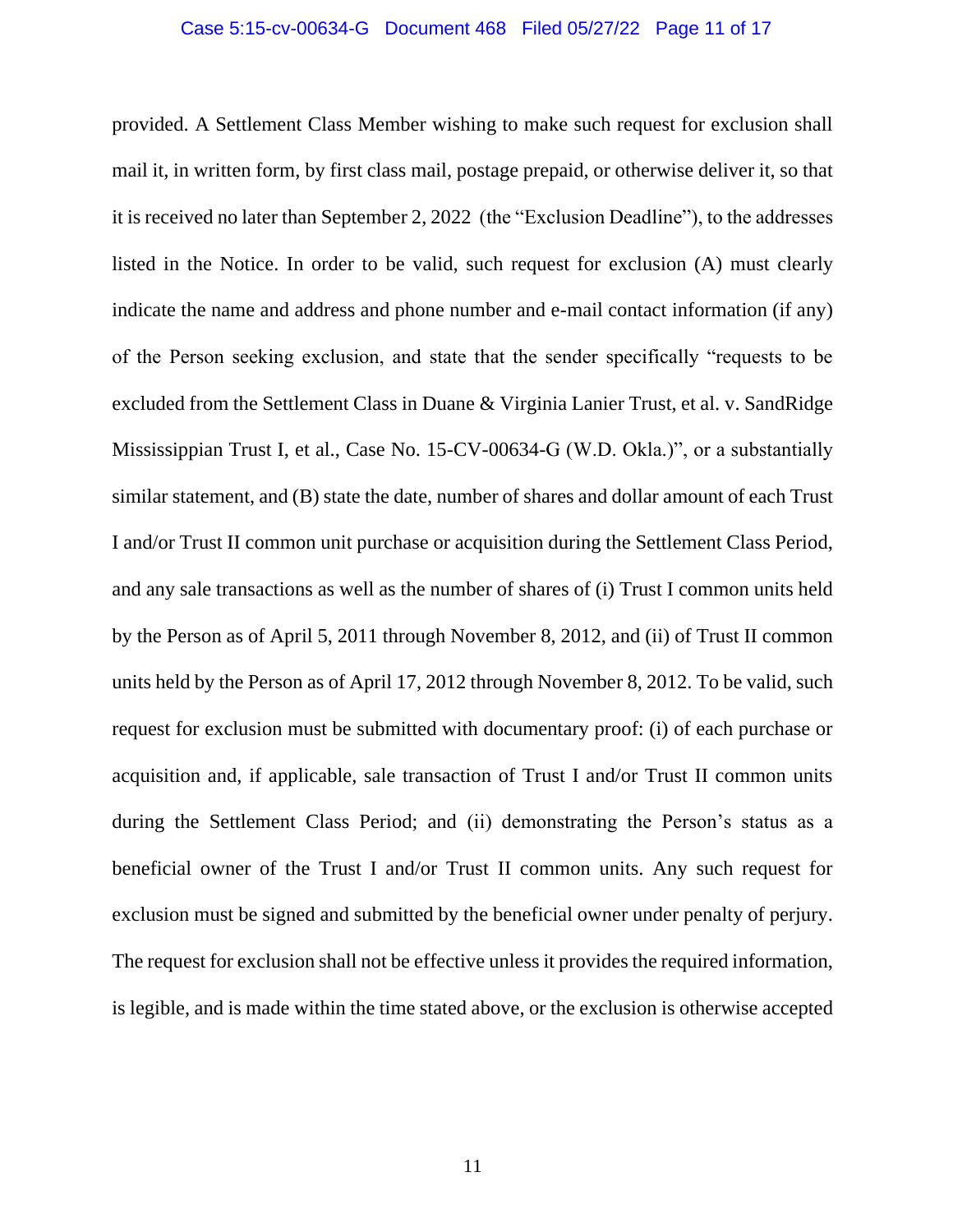#### Case 5:15-cv-00634-G Document 468 Filed 05/27/22 Page 12 of 17

by the Court. Class Counsel may contact any Person filing a request for exclusion, or their attorney if one is designated, to discuss the exclusion.

20. The Claims Administrator shall provide all requests for exclusion and supporting documentation submitted therewith (including untimely requests and revocations of requests) to counsel for the Settling Parties as soon as possible and no later than the Exclusion Deadline or upon the receipt thereof (if later than the Exclusion Deadline). The Settlement Class will not include any Person who delivers a valid and timely request for exclusion.

21. Any Person that submits a request for exclusion may thereafter submit to the Claims Administrator a written revocation of that request for exclusion, provided that it is received no later than 2 business days before the Settlement Hearing, in which event that Person will be included in the Settlement Class.

22. All Persons who submit valid, timely and unrevoked requests for exclusion will be forever barred from receiving any payments from the Net Settlement Fund.

23. The Court will consider comments and/or objections to the Settlement, the Plan of Allocation, or the Fee and Expense Application, provided, however, that no Settlement Class Member or other Person shall be heard or entitled to contest the approval of the terms and conditions of the proposed Settlement or, if approved, the Judgment, or any other order relating thereto, unless that Person has served copies of any objections, papers and briefs to each of the following counsel within 98 calendar days prior to the Settlement Hearing Date: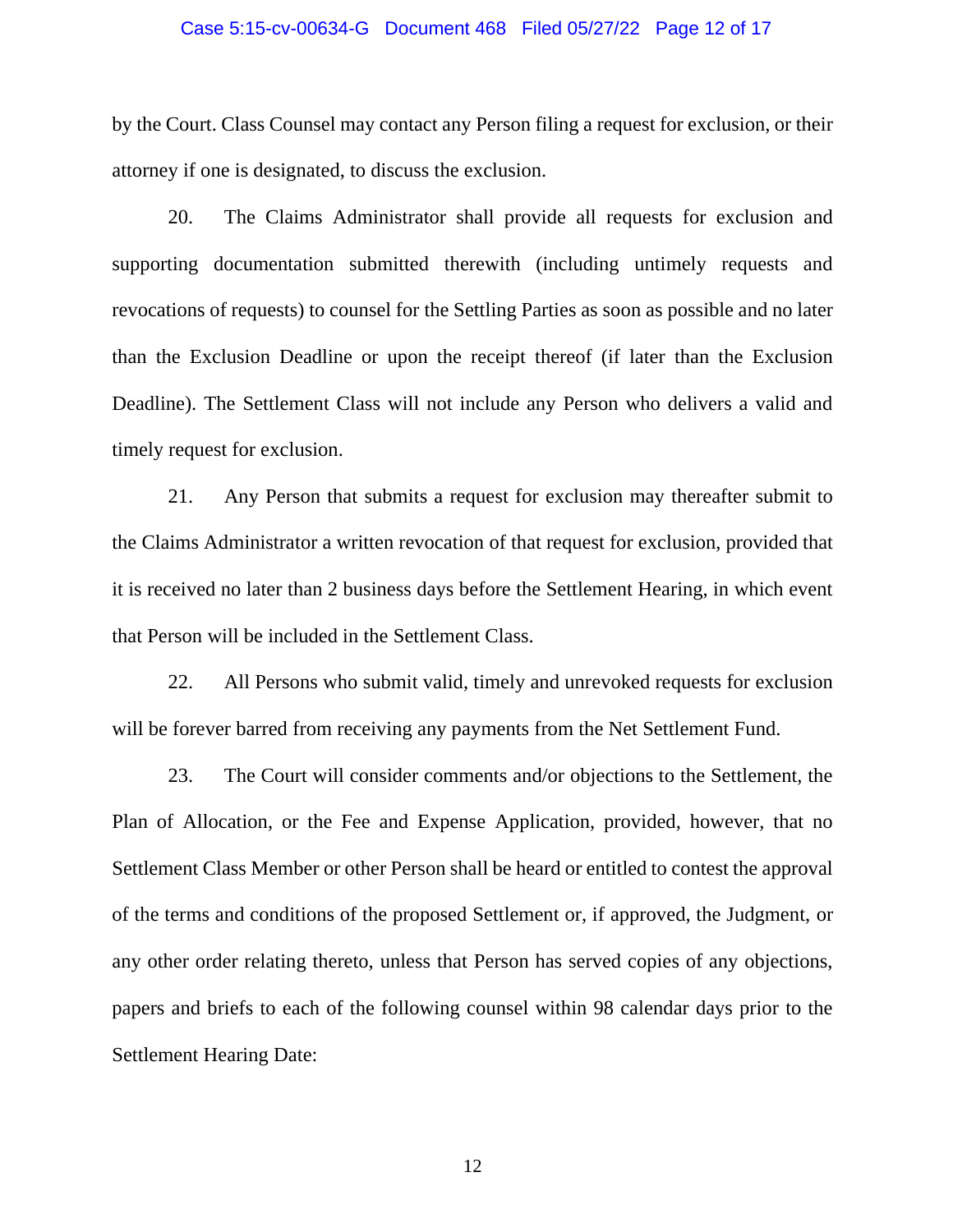CLASS COUNSEL: Jonathan Horne THE ROSEN LAW FIRM, P.A. 275 Madison Avenue, 40th Floor New York, NY 10016

COUNSEL FOR SETTLING DEFENDANT WARD: J. Christian Word, Esq. LATHAM & WATKINS, LLP 555 Eleventh Street, NW, Suite 1000 Washington, DC 20004

COUNSEL FOR SETTLING DEFENDANTS BENNETT AND GRUBB Mark P. Gimbel COVINGTON & BURLING LLP 620 Eighth Avenue New York, NY 10018

and that Person has (at least 14 calendar days prior to the Settlement Hearing date) filed said objections, papers and briefs, showing due proof of service upon counsel identified above, with the Clerk of the Court, United States District Court for the Western District of Oklahoma, 200 NW 4th Street, Oklahoma City, OK 73102. To be valid, any such objection must contain the Settlement Class Member's: (1) name, address, and telephone number; (2) a list of all purchases and sales of Trust I and/or Trust II common units during the Settlement Class Period in order to show membership in the Settlement Class; (3) all grounds for the objection, including any legal support known to the Settlement Class Member and/or his, her, or its counsel; (4) the name, address and telephone number of all counsel who represent the Settlement Class Member, including former or current counsel who may be entitled to compensation in connection with the objection; and (5) the number of times the Settlement Class Member and/or his, her, or its counsel has filed an objection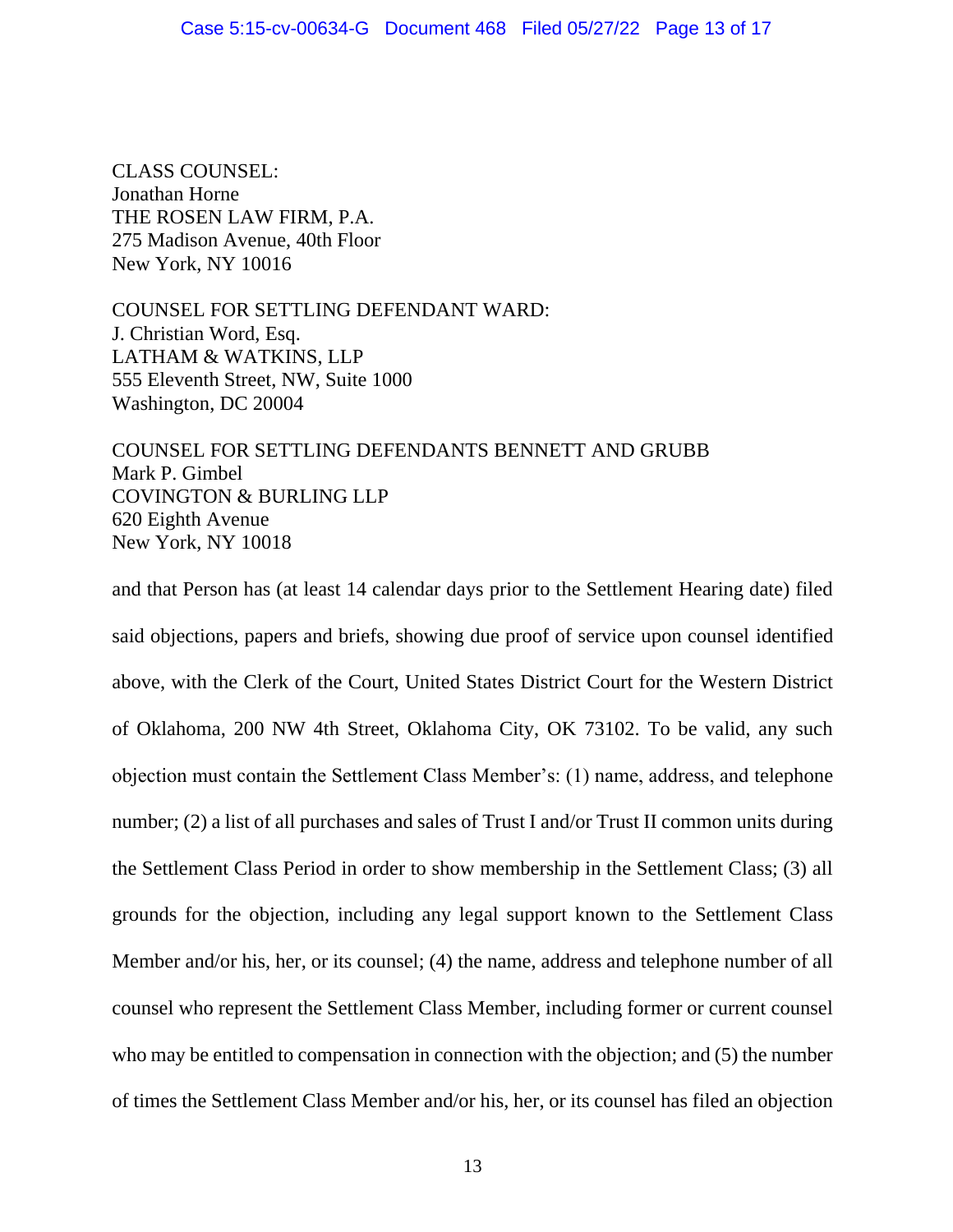#### Case 5:15-cv-00634-G Document 468 Filed 05/27/22 Page 14 of 17

to a class action settlement in the last five years, the nature of each such objection in each case, the jurisdiction in each case, and the name of the issuer of the security or seller of the product or service at issue in each case. Attendance at the Settlement Hearing is not necessary, but Persons wishing to be heard orally in opposition to the approval of the Settlement Stipulation, the Plan of Allocation, and/or the Fee and Expense Application are required to indicate in their written objection (or in a separate writing that is submitted in accordance with the deadline and after instruction pertinent to the submission of a written objection) that they intend to appear at the Settlement Hearing and identify any witnesses they may call to testify or exhibits they intend to introduce into evidence at the Settlement Hearing. Settlement Class Members do not need to appear at the Settlement Hearing or take any other action to indicate their approval.

24. Any Settlement Class Member who does not object in the manner prescribed above shall be deemed to have waived all such objections and shall forever be foreclosed from making any objection to the fairness, adequacy or reasonableness of the Settlement, the Judgment to be entered approving the Settlement, the Plan of Allocation, and/or the Fee and Expense Application, unless otherwise ordered by the Court; shall be bound by all the terms and provisions of the Settlement Stipulation and by all proceedings, orders and judgments in the Action; and shall also be foreclosed from appealing from any judgment or order entered in this Action.

25. All papers in support of the Settlement, the Plan of Allocation and/or the Fee and Expense Application shall be filed and served no later than 77 calendar days after the entry of this Order.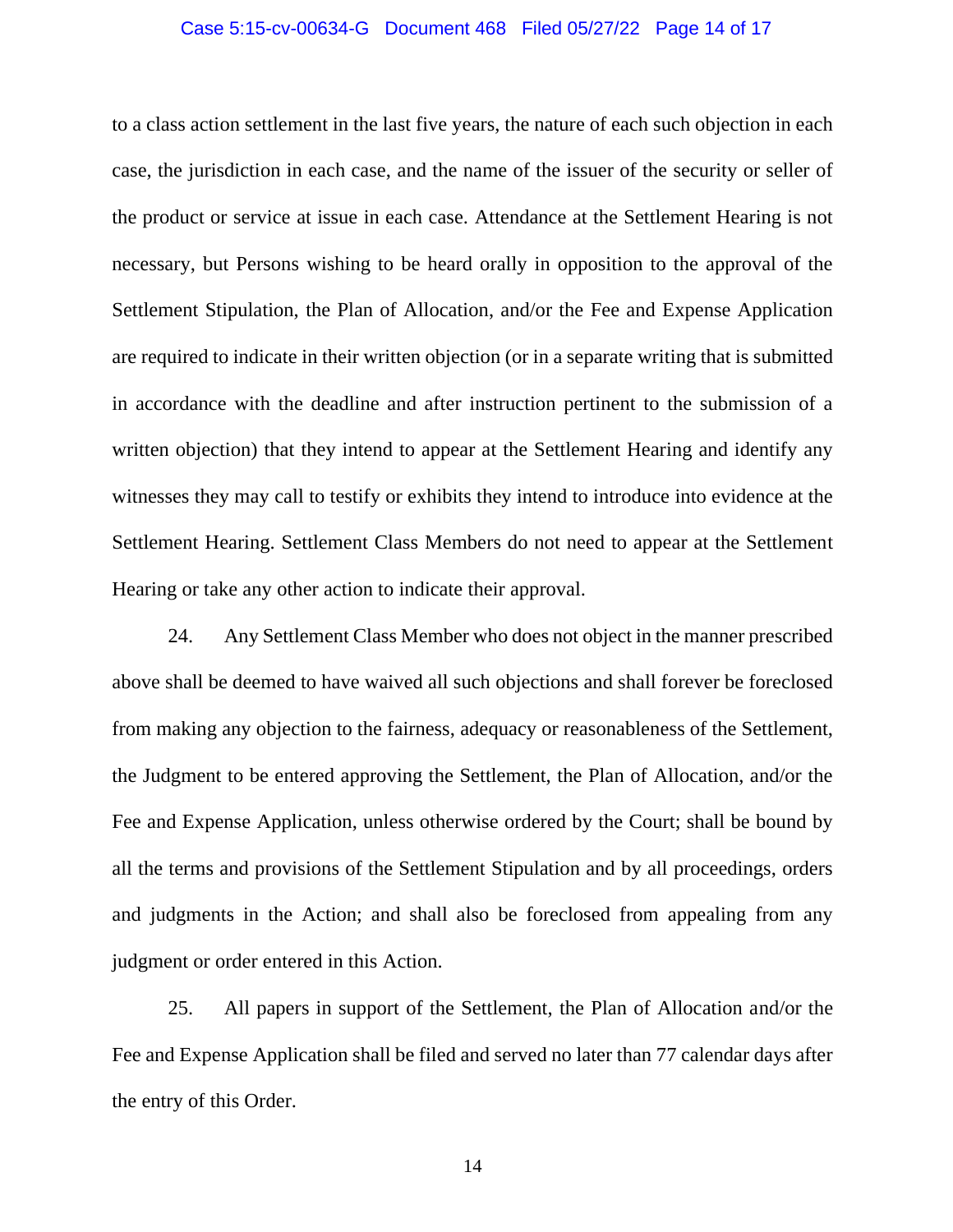#### Case 5:15-cv-00634-G Document 468 Filed 05/27/22 Page 15 of 17

26. Any submissions filed in response to any objections or in further support of the Settlement, the Plan of Allocation and/or the Fee and Expense Application shall be filed no later than 105 calendar days after the entry of this Order.

27. Defendants, their counsel, their Insurers and other Released Persons shall have no responsibility for, or liability with respect to, the Plan of Allocation or any application for attorneys' fees and interest, or expenses or payments to the Class Representatives submitted by Class Counsel, and such matters will be considered separately from the fairness, reasonableness, and adequacy of the Settlement.

28. Pending final determination of whether the Settlement should be approved, all Settlement Class Members shall be enjoined from commencing, prosecuting, or attempting to prosecute any Released Claims against any Released Persons in any court or tribunal or proceeding. Unless and until the Settlement Stipulation is cancelled and terminated pursuant to the Settlement Stipulation, all proceedings in the Action, other than such proceedings as may be necessary to carry out the terms and conditions of the Settlement Stipulation, are hereby stayed and suspended until further order of the Court.

29. All funds held by the Escrow Agent shall be deemed and considered to be in the custody of the Court, and shall remain subject to the jurisdiction of the Court, until such time as such funds shall be distributed or returned pursuant to the Settlement Stipulation and Plan of Allocation and/or further order(s) of the Court.

30. Neither the Settlement Stipulation, nor any of its terms or provisions, nor any of the negotiations or proceedings connected with it, shall be construed as an admission or concession by any of the Settling Defendants, their counsel, their insurers or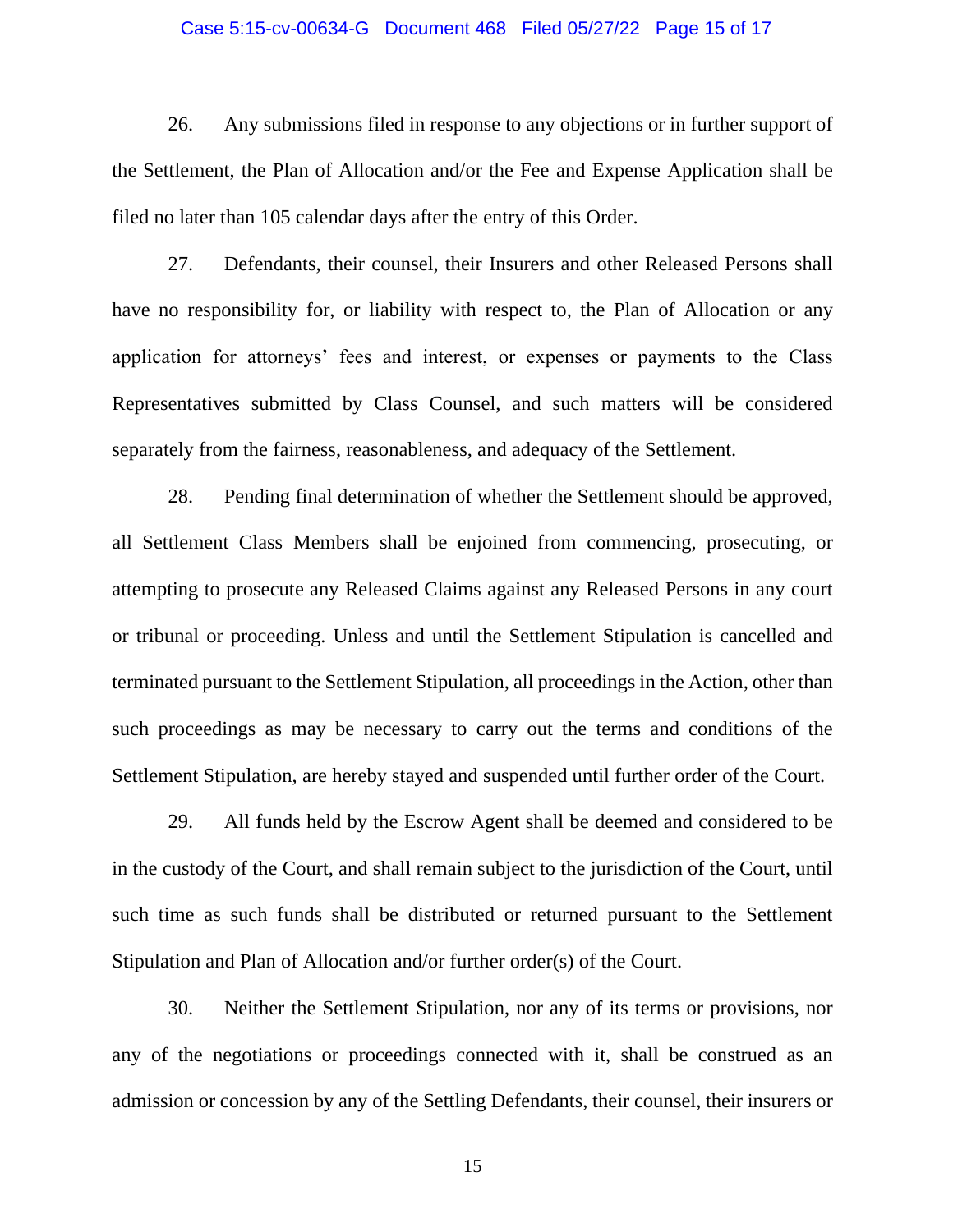#### Case 5:15-cv-00634-G Document 468 Filed 05/27/22 Page 16 of 17

any of the other Released Persons of the truth of any of the allegations in the Action, or of any liability, fault, or wrongdoing or any kind and shall not be construed as, or deemed to be evidence of or an admission or concession that Class Representatives or any Settlement Class Members have suffered any damages, harm, or loss. Further, neither the Settlement Stipulation, nor any of its terms or provisions, nor any of the negotiations or proceedings connected with it, nor this Order shall be construed as an admission or concession by the Class Representatives of the validity of any factual or legal defense or of the infirmity of any of the claims or facts alleged in this Action.

31. If the Settlement is not consummated in accordance with the terms of the Settlement Stipulation, then the Settlement Stipulation and this Order (including any amendment(s) thereof, and except as expressly provided in the Settlement Stipulation or by order of the Court) shall be null and void, of no further force or effect, and without prejudice to any Settling Party, and may not be introduced as evidence or used in any action or proceeding by any Person against the Settling Parties or the Released Persons, and each Settling Party shall be restored to his, her or its respective litigation positions as they existed as of June 4, 2021 (as to Settling Defendant Ward), and June 18, 2021 (as to Settling Defendants Bennett and Grubb), pursuant to the terms of the Settlement Stipulation.

32. The Court reserves the right to alter the time or the date of the Settlement Hearing without further notice to the Class Members other than entry of an Order on the Court's docket, provided that the time or the date of the Settlement Hearing shall not be set at a time or date earlier than the time and date set forth in ¶ 6 above. The Court further